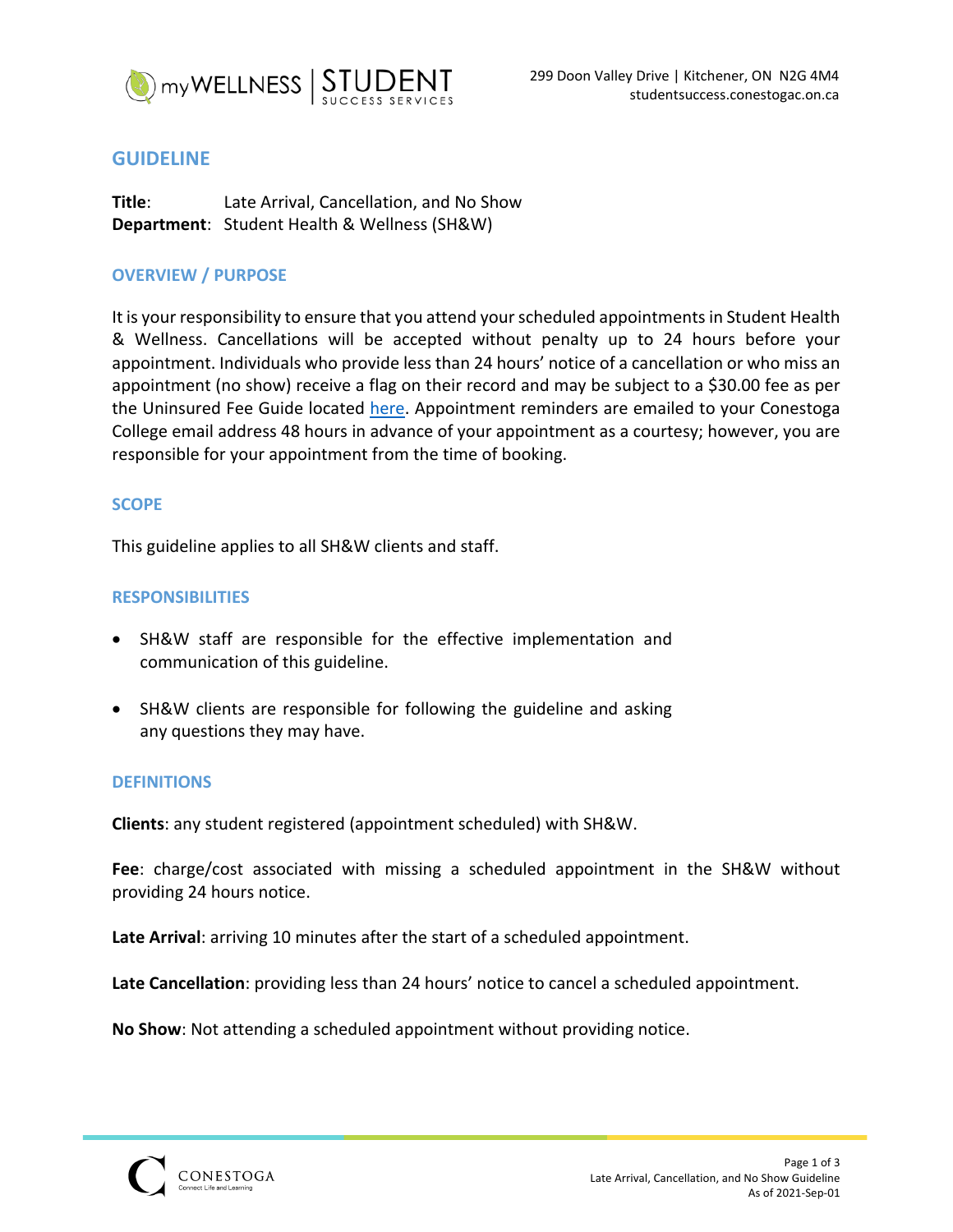

**SH&W**: Student Health & Wellness (Medical Care, Counselling, Peer Support).

**Staff**: any person who works in SH&W ranging from, but not limited to - Physicians, Nurses, Counsellors, Peer Navigators, Support Staff, Managers, Directors, Volunteers, Co-op/work study/placements.

### **PROCEDURE**

## **Late arrival**

Our providers' schedules are often full, and an allotted amount of time is provided for each scheduled appointment. It is important that you are ready and available to meet with the provider at the scheduled time. If you are 10 minutes late for your appointment, the appointment will be considered a no show and you may be asked to reschedule.

### **Late Cancellation**

If the appointment is not cancelled before the notice period ends (24 hours before), a flag will be added to your client record. After three flags within a term, you must meet with the Manager, Customer Care & Operations of Student Health & Wellness prior to additional appointments being scheduled.

### **No show**

If you are a no show to your appointment, a flag will be added to your client record. After three flags within a term, you must meet with the Manager, Customer Care & Operations of Student Health & Wellness prior to additional appointments being scheduled.

**Note:** Flags are grouped together. Example, if you No Show to one appointment and do not provide 24 hours' notice cancelling another, that is two flags on your record.

This guideline will be strictly enforced.